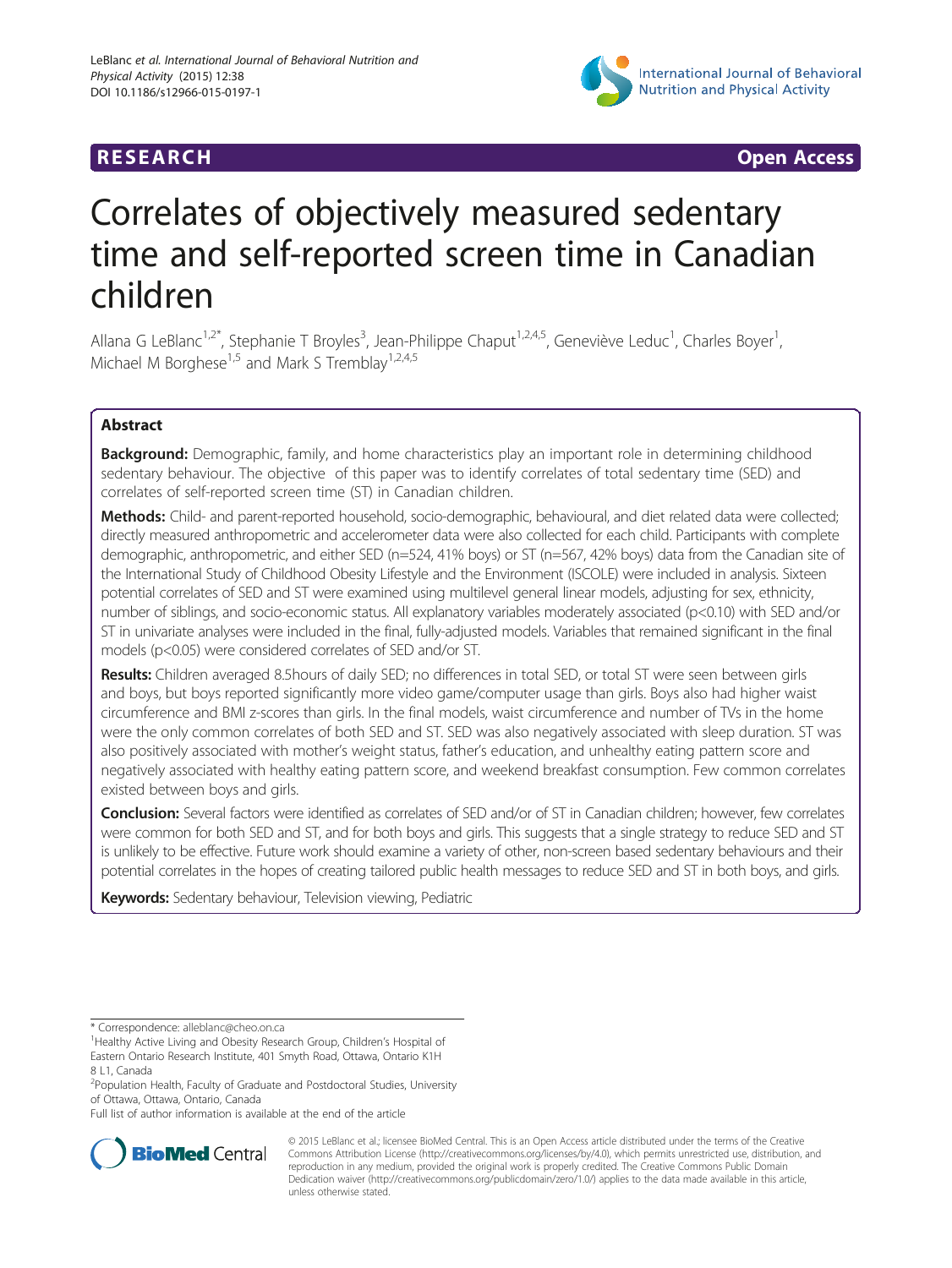#### Introduction

Sedentary time (SED) is characterized by waking behaviours that require little energy expenditure (i.e.  $\leq 1.5$  METs) and that occur in a sitting or reclined position [\[1](#page-10-0)]. SED can be further classified by a variety of sedentary behaviours such as reading, playing quietly, watching television (TV), or using the computer. SED should be thought of as a separate and distinct behaviour from physical activity and not simply the failure to meet prescribed physical activity guidelines [\[2\]](#page-10-0). To help guide parents and caregivers, the Canadian Society for Exercise Physiology developed Canadian Sedentary Behaviour Guidelines for Children and Youth [[3](#page-10-0)]. They provide a general recommendation for children and youth to minimize the time they spend sedentary each day; furthermore, they provide specific recommendations to limit recreational screen time to no more than 2 hours per day, and to limit sedentary (i.e., motorized) transport, extended time spent sitting, and time spent indoors throughout the day [[3](#page-10-0)].

Previously, research examining SED has been largely informed by parent- and child-report questionnaires, which focus primarily on specific sedentary behaviours, such as screen time (ST), rather than total daily SED. Results from a recent systematic review focusing on ST suggests that lower ST is associated with better measures of body composition, fitness, self-esteem, self-worth, pro-social behaviour, and academic achievement [\[4\]](#page-10-0). Now, with widespread use of accelerometers, researchers can examine total daily SED, including its effect on acute and chronic health conditions. In adults, higher total SED is associated with higher risk of cardiovascular disease, overweight/obesity, and premature mortality [\[5-7](#page-10-0)]. However, in children, the relationship between accelerometer measured total SED and ill-health is less evident, and possibly more complex. For example, evidence from both clinical and population based studies has shown that in children, long bouts of SED are not associated with acute elevations in cardio-metabolic health risk [\[8\]](#page-10-0), body mass index (BMI), or waist circumference [\[9\]](#page-10-0). Further, previous work has shown that ST accounts for only a small proportion of SED and the appropriateness of using ST as a proxy measure for SED has been questioned [\[10](#page-10-0)]. Still, many studies use measures of SED and ST interchangeably, and make public health messages based on these mixed results.

A recent review by Temmel and Rhodes identified 64 studies examining correlates of sedentary behaviour however, only eleven reported on both accelerometer measured SED and self-reported ST in the same population, and none of the 64 studies included data from Canadian children [\[11\]](#page-10-0). Of the eleven studies examining both SED and ST, age, sex, ethnicity, socio-economic status, and day of the week (weekend versus weekday) were significant correlates of both SED and ST. Physical maturity was a correlate of SED only; whereas urban versus rural living, neighbourhood satisfaction and safety, access (e.g., to a television), sleep duration, and self-esteem were correlates of ST only. Other studies that have explored associations with ST have identified age, socio-economic status, singleparent households, ethnicity, and sex as important correlates [\[12,13\]](#page-10-0). Studies that have examined correlates of SED have shown significant associations with parental BMI, TV viewing, and computer use [[14](#page-10-0)].

Identifying common correlates of SED and ST can help to inform public health strategies and messages to improve habitual behaviour in young people. The purpose of this study was to examine anthropometric, behavioural, parental, and household correlates of objectively measured SED and self-report ST in a sample of Canadian children. Analyses were grounded in the socio-ecological model for sedentary behaviour, as proposed by Owens et al. in order to understand multiple influences on behavior [\[15\]](#page-10-0).

#### **Methods**

#### Data source

The International Study of Childhood Obesity, Lifestyle and the Environment (ISCOLE) aimed to determine the relationships between lifestyle behaviours and obesity in a multinational, cross-sectional study of 10-year-old children [\[16\]](#page-10-0). ISCOLE was designed to allow researchers to investigate the influence of higher-order characteristics such as behavioural settings, and the physical, social and policy environments, within and between countries [\[16](#page-10-0)]. Additional details on study design, participating countries, and full methodology has been published elsewhere [\[16](#page-10-0)]. As Canada was the first country to develop evidence-informed sedentary behaviour guidelines [\[3\]](#page-10-0), the analyses for the present study focused on data from ISCOLE Canada. Data collection occurred in Ottawa, Canada between September 2012, and May 2013 and included 26 schools, from four school boards: English Public, French Public, English Catholic, and French Catholic. All schools within each stratum were invited to participate and the first ones to respond were included into the study with a recruitment goal of 500 participants, in agreement with the rules of our research ethics boards; the response rate was 50% (children with consent to participate divided by envelopes distributed). This project was approved by the research ethics board at the Children's Hospital of Eastern Ontario and the participating school boards. Written informed parental consent and child assent were obtained for all participants.

#### Dependent variables

#### Accelerometer measured sedentary time

The ActiGraph GT3X+ triaxial accelerometer (ActiGraph LLC, Pensacola, FL, USA) was used to objectively measure total SED. Participants wore the accelerometer, attached to an elastic belt around the waist (at the right mid-axillary line), for 7 consecutive days, 24 hours per day, removing only for aquatic activities (e.g., bathing, swimming). To increase compliance, study staff instructed children how to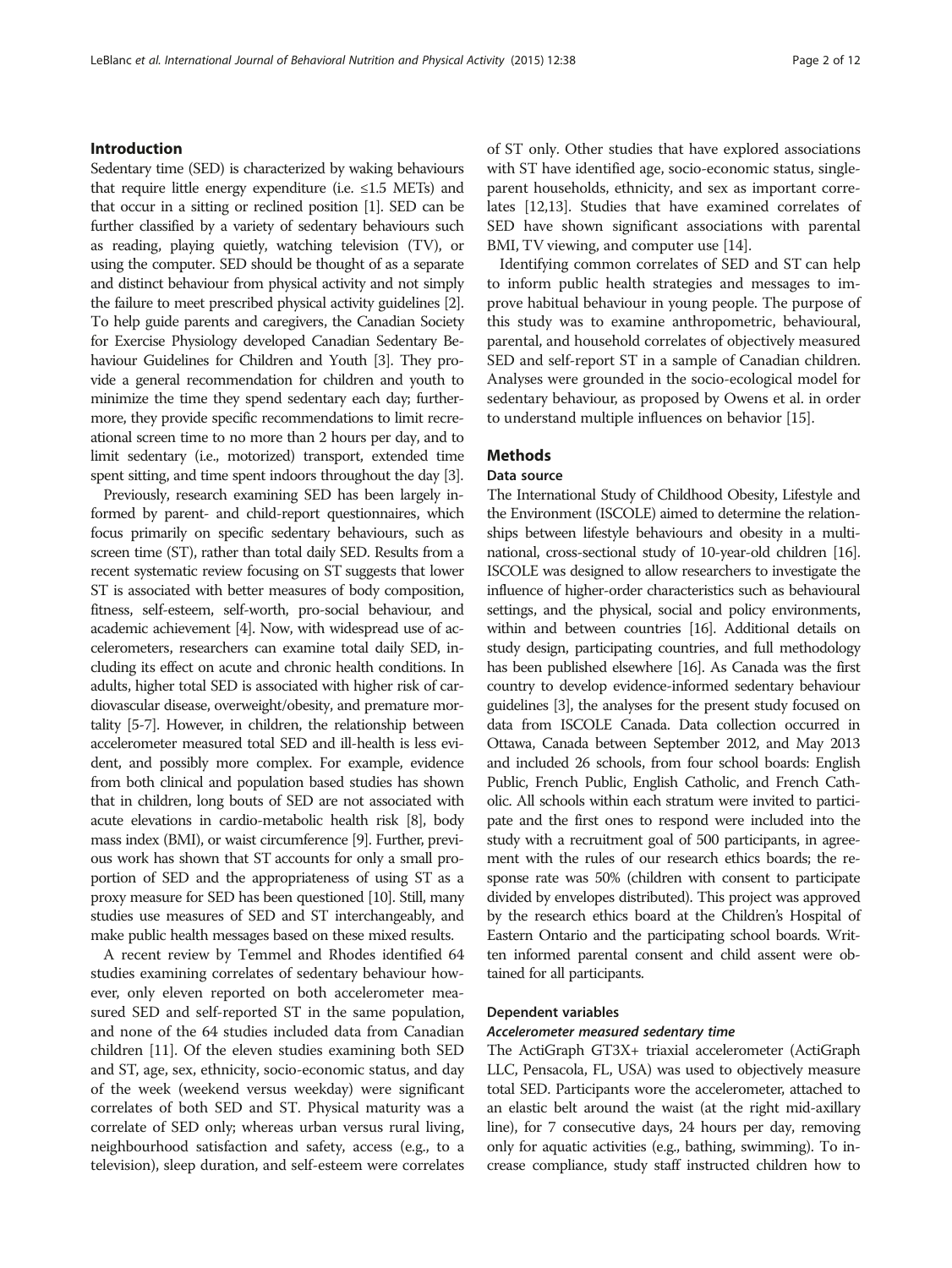wear the accelerometer during the initial in-school assessment, and conducted an in-person compliance check 2–4 days after initialization. Further, participants were contacted twice via telephone (one weekday evening and one weekday) to ensure they were wearing the device, and to address any questions.

To be included in the ISCOLE dataset, participants were required to provide at least four days of valid measurements (including at least one weekend day), with at least 10 hours of waking wear time per day [\[17,18\]](#page-10-0). Data were collected at a sampling rate of 80 Hz, downloaded in 1-second epochs, and aggregated to 15-second epochs [[18\]](#page-10-0). Total sedentary time (SED) was defined as all epochs showing ≤25 counts per 15 seconds, consistent with widely used cutoffs from Evenson et al. [\[19](#page-10-0)] (i.e., sedentary: 0–25 counts/15 seconds, light: 26–573 counts/15 seconds, moderate-to-vigorous: ≥574 counts/ 15 seconds). For analysis, total SED was treated as a continuous variable.

#### Self-reported screen time

Child-reported screen time was determined from a Diet and Lifestyle Questionnaire, with questions taken from the U.S. Youth Risk Behaviour Surveillance System [[16,20](#page-10-0)]. Children were asked how many hours they typically watched TV, and how many hours they played video games and/or used the computer per week day, and per weekend day [[16](#page-10-0)]. Responses were:  $1 = I$  did not watch TV,  $2 =$  Less than 1 hour,  $3 = 1$  hour,  $4 = 2$  hours,  $5 = 3$  hours,  $6 = 4$  hours, 7 = 5 or more hours. Response categories were collapsed to include  $1 = \leq 1$  hour of TV,  $2 = 2$  hours,  $3 = 3$  hours,  $4 = 1$ 4 hours, and  $5 = \ge 5$  hours. A weighted mean score of daily screen time was then calculated as follows: [(hours of TV on weekdays  $x$  5) + (hours of TV on weekend days  $\times$  2) + (hours of video games and computers on weekdays  $\times$  5) + (hours of video games and computers on weekend days × 2)]/7. For analysis, this is presented as a screen time score, rather than total hours of ST since after 5 hours per day, we could not ascertain the participant's actual amount of ST. Self-report methods of quantifying ST have been reported to have acceptable reliability and validity in children [\[21](#page-10-0)]. After testing for normality, ST score was log-transformed for analysis and treated as a continuous variable.

#### Potential correlates

#### Anthropometric and biological variables

Anthropometric data (i.e., height, weight, waist circumference, percent body fat) were directly measured by trained ISCOLE data collectors during the in-school visit according to standardized procedures [[16](#page-10-0)]. Height was measured to the nearest 0.1 cm using a Seca 213 portable stadiometer (Hamburg, Germany). Weight (to the nearest 0.1 kg) and body fat percentage (to the nearest 0.1%) were measured using a portable Tanita SC-240 Body Composition Analyzer (Arlington Heights, IL, USA). Participants were asked to remove heavy clothing, and objects from their pockets before stepping on the scale. The Tanita SC-240 has shown acceptable accuracy for estimating body fat percentage when compared with dual-energy X-ray absorptiometry, supporting its use in field-based studies [\[22\]](#page-10-0). Body mass index (BMI) was calculated ( $\text{kg/m}^2$ ), and BMI z-score, based on age and gender, was determined using the Centers for Disease Control and Prevention (CDC) growth charts [[23](#page-10-0)] for all participants. Waist circumference was measured using a non-elastic anthropometric tape after a normal exhalation to the nearest 0.1 cm, at the mid-point between the top of the iliac crest and the bottom of the last floating rib. Children and parents were also asked about the child's age, sex, birth country and ethnicity in the ISCOLE Diet and Lifestyle Questionnaire and the Demographic and Family History Questionnaire.

#### Behavioural characteristics

All children completed the ISCOLE Diet and Lifestyle Questionnaire, which included a compilation of validated questions from several questionnaires [\[16](#page-10-0)]. Children completed a Food Frequency Questionnaire (FFQ) adapted from the Health Behaviours in School-age Children (HBSC) study [[24](#page-10-0)], which asked how often participants consumed 23 food items in a usual week. To identify existing dietary patterns among the study population, principal components analyses were carried out using the FFQ food groups as input variables (excluding fruit juices due to low validity) (unpublished analysis). Eigenvalues and a scree plot analysis were used as the criteria for deciding the number of factors extracted. The two criteria lead to similar conclusions and two factors were eventually chosen for each analysis. The factors were then rotated with an orthogonal varimax transformation to force non-correlation of the factors and to enhance the interpretation. Two factors were included in this manuscript as exposure variables: "unhealthy eating pattern score" (e.g., hamburgers, soft drinks, fried food; higher score means worse eating pattern) and "healthy eating pattern score" (e.g., vegetables and fruits; higher score means better eating pattern).

Children were asked how they got to school most days (e.g., walking, car), and these responses were re-coded as active or inactive transport. Child-reported breakfast consumption (weekday and weekend frequency), and sleep (quality and quantity) were also assessed as potential correlates. Physical activity was captured via self-report questionnaire to determine how many days per week children were active for at least 60 minutes.

#### Parent and home environment

The Demographic and Family History Questionnaire and the ISCOLE neighbourhood and home environment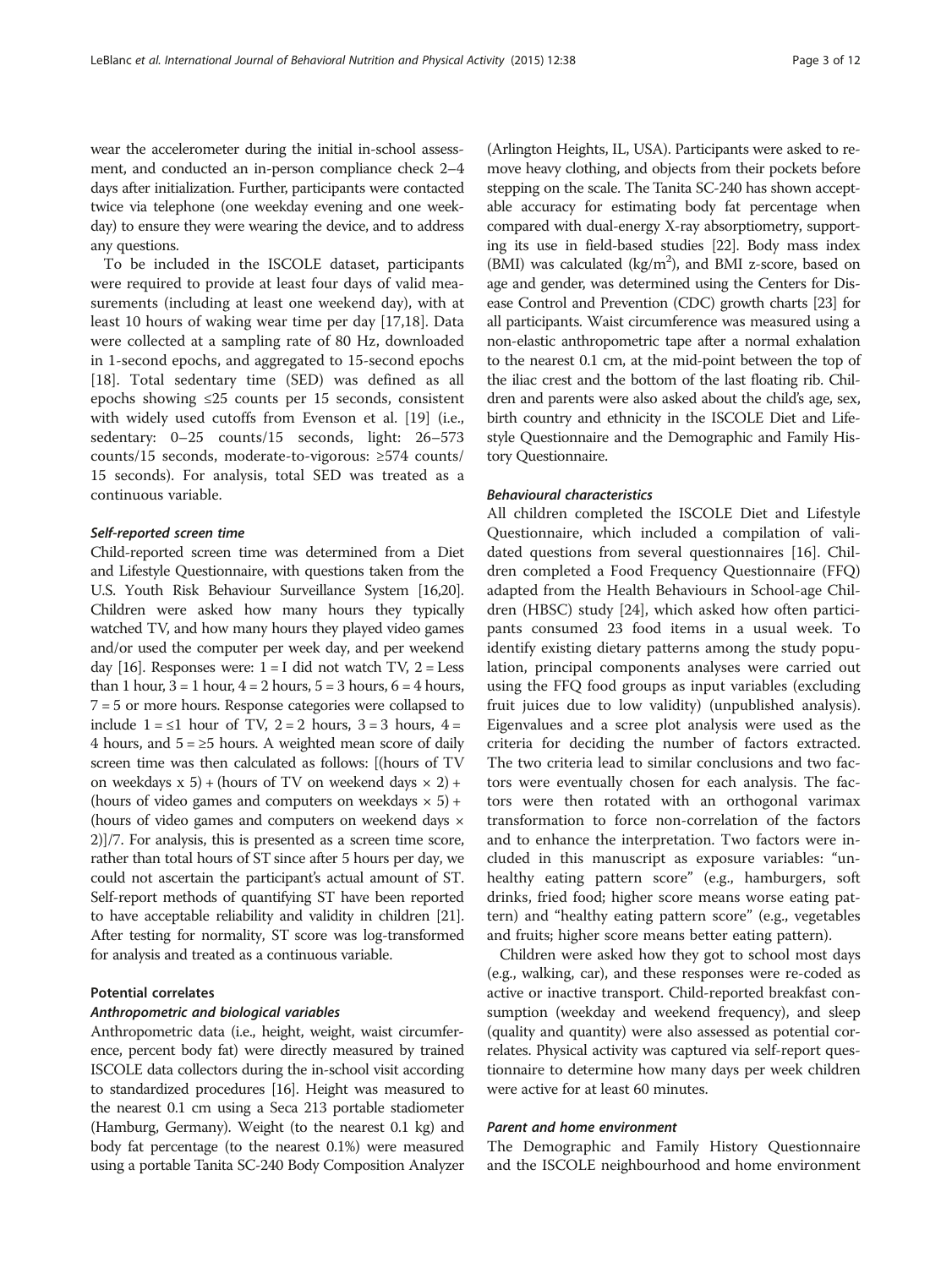questionnaires were sent home with the child at the same time as the parent-consent forms for the parents to fill out (i.e. prior to child assessment) [\[16](#page-10-0)]. Demographic questionnaires completed by the parents captured additional information about the participating number of siblings, household income (8 options ranging from < \$14,999, to > \$140,000 or more), parental education (ranging from "less than high school" to "post graduate degree"), parental-report weight and height (used to calculate parental weight status), number of TVs in the home, and presence of a TV in the child's bedroom. See Table [1](#page-4-0) for additional details on response categories and additional details on measurement and analysis of all potential correlates.

#### Statistical analysis

Statistical analyses were conducted using SAS 9.4 (SAS Institute Incorporated, North Carolina, USA). Descriptive information (mean, standard deviation) was calculated for demographic and anthropometric characteristics of all participants and their parents. Unpaired t-tests and chisquared tests were run to determine differences between boys and girls.

Multilevel general linear models (PROC MIXED), including school as a random effect, were used to determine correlates of SED and ST. Multilevel models properly account for the hierarchical nature of the data. Potential correlates were first included in univariate models; variables that were significant, or marginally significant ( $p < 0.10$ ), were subsequently included in domain-specific models similar to those outlined in the social ecological model proposed by Owen et al. for sedentary behaviour [\[15](#page-10-0)] (i.e., demographic/biological characteristics, family characteristics, home environment characteristics, or behavioural characteristics). Sex and ethnicity were included as covariates for all univariate models. Variables that were marginally significantly ( $p <$ 0.10) correlated with SED or ST in the domain-specific models were included in the final model. Variables that remained significant ( $p < 0.05$ ) in the final model were considered correlates of SED and/or ST. Sex, ethnicity, number of siblings, and household income were used as covariates for all multivariable models. These covariates were selected based on the plausibility of their potential confounding effect and because of their known associations with sedentary behaviour. The Kenward-Roger approximation (DDFM = KR) was used to calculate degrees of freedom [\[25\]](#page-10-0). Analyses were conducted separately for the total sample, boys, and girls. Multicollinearity was tested using tolerance and variance inflation factors, and results indicated no issues with multicollinearity [\[26](#page-10-0)].

#### Results

#### Descriptive characteristics

In total, 567 (mean  $age = 10.0$ , 42.3% boys) participants provided complete data and were included in analysis.

Participants were from the English Public (n = 393; 69.3% of total sample), French Public ( $n = 60$ ; 10.6% of total sample), English Catholic (n = 75; 13.2% of total sample) and French Catholic  $(n = 39; 6.8\%$  of total sample) School Boards. Participants were born in 35 different countries, with the majority (88.9%) being born in Canada, and declaring themselves as "white/Caucasian" (66.6%). The majority of children had either one (51.3%) or two (23.7%) siblings. Table [2](#page-5-0) shows the frequency and distribution of potential correlates of sedentary behaviour between boys and girls.

The majority of mothers were normal weight (64.8%) and had above a high school education (84.7%); the majority of fathers were overweight or obese (56.8%) and had above a high school education (81.3%). Most parents reported having two or more TVs in their house (96.2%) with the remainder reporting having either no TV, or one TV; the majority subscribed to cable + premium channels (39.6%) with cable internet service (59.1%). No differences were seen in parental characteristics between boys and girls.

Most children ate breakfast every weekday (82.9%) and every weekend day (89.8%). The majority of children reported that they had "very good" or "fairly good" sleep quality (91.4%) and sleep quantity (90.8%). On average, ISCOLE participants accumulated an average of 511.4 (63.1) minutes of total daily SED (approximately 8.5 hours) and had a ST score of 2.8 (1.8) (approximately 2.8 hours of average daily total TV, computer, and video game use). Total ST did not differ between boys and girls, but boys reported playing more video games than girls.

#### Univariate analyses

The results of the univariate regression analyses are presented in Tables [3](#page-6-0) and [4](#page-7-0). Of the 16 potential behavioural, parental, and home correlates, 5 were significantly associated with SED in the total sample (4 for boys, and 7 for girls) and 11 were significantly associated with ST in the total sample (10 for boys, and 9 for girls).

#### Multivariate analyses

#### Total sedentary time

Results of the multivariate regression models for correlates of total SED are presented in Table [5.](#page-8-0) In the total sample, and for boys alone, SED was positively associated with waist circumference, and number of TVs in the home; SED was negatively associated with sleep quantity. For girls, SED was positively associated with waist circumference, and household automobile ownership.

#### Screen time

Results of multivariate regression models for correlates of self-reported ST are presented in Table [5](#page-8-0). In the whole sample, ST was positively associated with waist circumference, mother's weight status (classified overweight or obese), father's education (greater than high school), number of TVs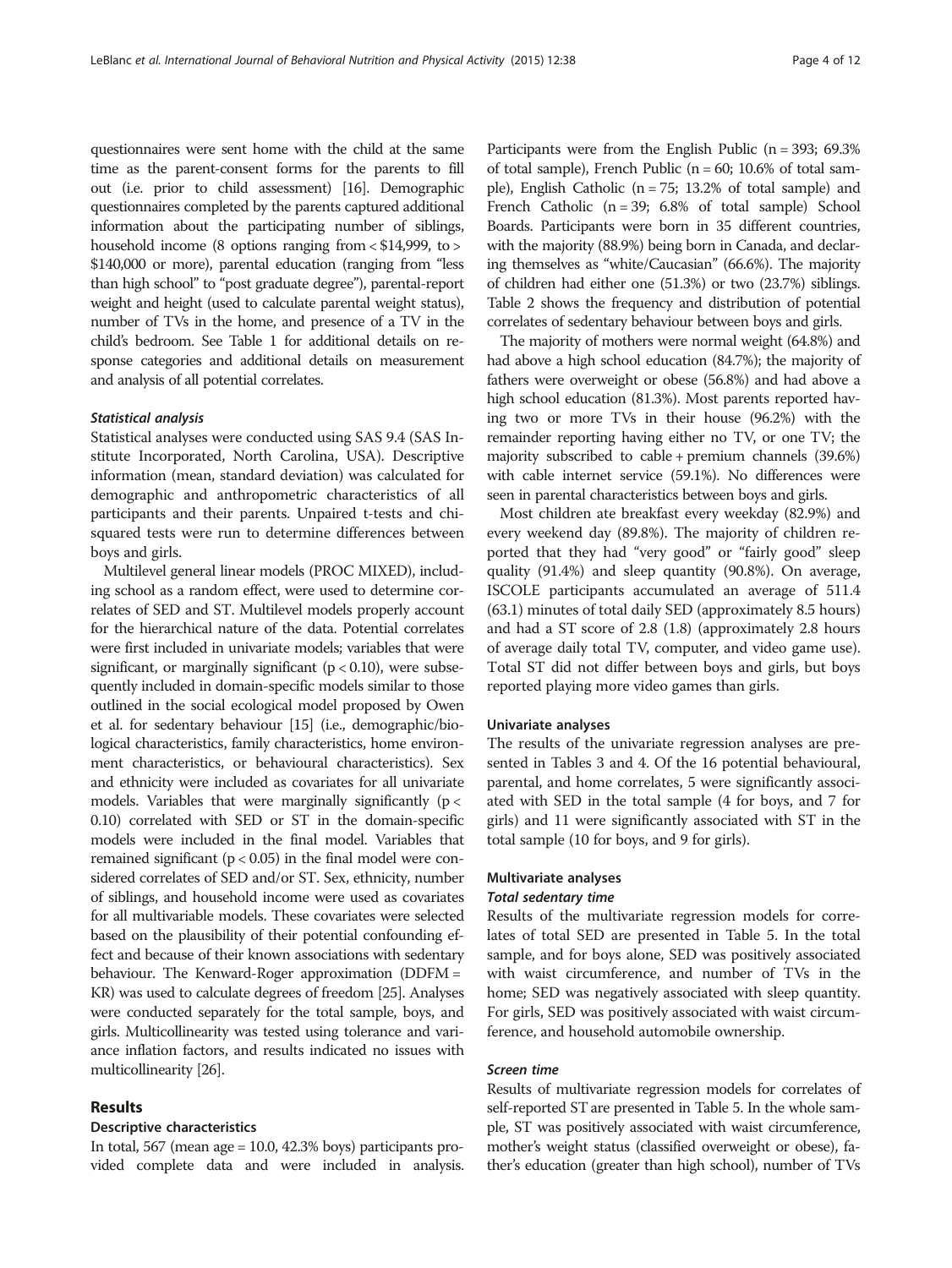| Anthropometric<br>Parent-report: Demographic and Family<br>Binary variable: male, female (used as a covariate)<br>Sex<br><b>History Questionnaire</b><br>Directly measured height and weight,<br>Ordered categorical: underweight, normal weight, overweight, obese<br>BMI<br>calculated using CDC cut-points [23]<br>Percent body fat<br>Directly measured using Tanita<br>Continuous<br>Waist circumference<br>Directly measured by ISCOLE researcher<br>Continuous<br>Child ethnicity<br>Parent-report: Demographic and Family<br>Categorical: white, African American, Asian, First Nations, East Indian, don't<br><b>History Questionnaire</b><br>know, other (used as a covariate)<br><b>Behavioural characteristics</b><br>Healthy and unhealthy<br>Child-report food frequency questionnaire:<br>Continuous: Continuous: obtained from a principal component analysis<br><b>ISCOLE Diet and Lifestyle Questionnaire</b><br>derived from a 23-item food frequency questionnaire<br>eating scores<br>Breakfast consumption<br>Child-report: ISCOLE Diet and Lifestyle<br>Re-coded as dichotomous: those who ate breakfast at least once per<br>(weekend, and weekday)<br>weekday (versus never) and those who at breakfast at least weekend day<br>Questionnaire<br>(versus never).<br>Commute to school<br>Child-report: ISCOLE Diet and Lifestyle<br>Re-coded as dichotomous: active (walking, bicycle/rollerblade/skateboard/<br>Questionnaire<br>scooter, other), and inactive (bus/train/tram/underground/boat, car/<br>(main part of journey)<br>motorcycle/moped) |  |
|--------------------------------------------------------------------------------------------------------------------------------------------------------------------------------------------------------------------------------------------------------------------------------------------------------------------------------------------------------------------------------------------------------------------------------------------------------------------------------------------------------------------------------------------------------------------------------------------------------------------------------------------------------------------------------------------------------------------------------------------------------------------------------------------------------------------------------------------------------------------------------------------------------------------------------------------------------------------------------------------------------------------------------------------------------------------------------------------------------------------------------------------------------------------------------------------------------------------------------------------------------------------------------------------------------------------------------------------------------------------------------------------------------------------------------------------------------------------------------------------------------------------------------------------------------------------------------|--|
|                                                                                                                                                                                                                                                                                                                                                                                                                                                                                                                                                                                                                                                                                                                                                                                                                                                                                                                                                                                                                                                                                                                                                                                                                                                                                                                                                                                                                                                                                                                                                                                |  |
|                                                                                                                                                                                                                                                                                                                                                                                                                                                                                                                                                                                                                                                                                                                                                                                                                                                                                                                                                                                                                                                                                                                                                                                                                                                                                                                                                                                                                                                                                                                                                                                |  |
|                                                                                                                                                                                                                                                                                                                                                                                                                                                                                                                                                                                                                                                                                                                                                                                                                                                                                                                                                                                                                                                                                                                                                                                                                                                                                                                                                                                                                                                                                                                                                                                |  |
|                                                                                                                                                                                                                                                                                                                                                                                                                                                                                                                                                                                                                                                                                                                                                                                                                                                                                                                                                                                                                                                                                                                                                                                                                                                                                                                                                                                                                                                                                                                                                                                |  |
|                                                                                                                                                                                                                                                                                                                                                                                                                                                                                                                                                                                                                                                                                                                                                                                                                                                                                                                                                                                                                                                                                                                                                                                                                                                                                                                                                                                                                                                                                                                                                                                |  |
|                                                                                                                                                                                                                                                                                                                                                                                                                                                                                                                                                                                                                                                                                                                                                                                                                                                                                                                                                                                                                                                                                                                                                                                                                                                                                                                                                                                                                                                                                                                                                                                |  |
|                                                                                                                                                                                                                                                                                                                                                                                                                                                                                                                                                                                                                                                                                                                                                                                                                                                                                                                                                                                                                                                                                                                                                                                                                                                                                                                                                                                                                                                                                                                                                                                |  |
|                                                                                                                                                                                                                                                                                                                                                                                                                                                                                                                                                                                                                                                                                                                                                                                                                                                                                                                                                                                                                                                                                                                                                                                                                                                                                                                                                                                                                                                                                                                                                                                |  |
|                                                                                                                                                                                                                                                                                                                                                                                                                                                                                                                                                                                                                                                                                                                                                                                                                                                                                                                                                                                                                                                                                                                                                                                                                                                                                                                                                                                                                                                                                                                                                                                |  |
|                                                                                                                                                                                                                                                                                                                                                                                                                                                                                                                                                                                                                                                                                                                                                                                                                                                                                                                                                                                                                                                                                                                                                                                                                                                                                                                                                                                                                                                                                                                                                                                |  |
| Sleep (in the past week)<br>Child-report: ISCOLE Diet and Lifestyle<br>Categorical: Sleep quality (4 responses: very good, fairly good, fairly bad, very<br>bad), sleep quantity (4 responses: very good, fairly good, fairly bad, very bad).<br>Questionnaire<br>Re-coded for analysis, collapsing very good and fairly good categories, and<br>fairly bad and very bad categories for both sleep quality and sleep quantity.                                                                                                                                                                                                                                                                                                                                                                                                                                                                                                                                                                                                                                                                                                                                                                                                                                                                                                                                                                                                                                                                                                                                                 |  |
| Physical activity<br>Child-report: ISCOLE Diet and Lifestyle<br>Categorical: 8 responses (0 days, 1 day, 2 days, 3 days, 4 days, 5 days, 6 days,<br>Questionnaire<br>7 days). Was included in the model re-coded as those active more and less<br>than 6 days in the past week.                                                                                                                                                                                                                                                                                                                                                                                                                                                                                                                                                                                                                                                                                                                                                                                                                                                                                                                                                                                                                                                                                                                                                                                                                                                                                                |  |
| Accelerometer measured minutes per day<br>Accelerometer: time spent at different PA intensities using Evensen cut-points<br>of LPA and MVPA<br>$[19]$                                                                                                                                                                                                                                                                                                                                                                                                                                                                                                                                                                                                                                                                                                                                                                                                                                                                                                                                                                                                                                                                                                                                                                                                                                                                                                                                                                                                                          |  |
| <b>Family situation</b>                                                                                                                                                                                                                                                                                                                                                                                                                                                                                                                                                                                                                                                                                                                                                                                                                                                                                                                                                                                                                                                                                                                                                                                                                                                                                                                                                                                                                                                                                                                                                        |  |
| Number of siblings<br>Parent-report: Demographic and Family<br>Continuous (used as a covariate)<br><b>History Questionnaire</b>                                                                                                                                                                                                                                                                                                                                                                                                                                                                                                                                                                                                                                                                                                                                                                                                                                                                                                                                                                                                                                                                                                                                                                                                                                                                                                                                                                                                                                                |  |
| Parental BMI<br>Parent-report: Demographic and Family<br>Re-coded as dichotomous: normal weight, or overweight/obese<br><b>History Questionnaire</b>                                                                                                                                                                                                                                                                                                                                                                                                                                                                                                                                                                                                                                                                                                                                                                                                                                                                                                                                                                                                                                                                                                                                                                                                                                                                                                                                                                                                                           |  |
| Parental education<br>Parent-report: Demographic and Family<br>Re-coded as dichotomous: ≤high school, and high school or higher<br><b>History Questionnaire</b>                                                                                                                                                                                                                                                                                                                                                                                                                                                                                                                                                                                                                                                                                                                                                                                                                                                                                                                                                                                                                                                                                                                                                                                                                                                                                                                                                                                                                |  |
| Combined household<br>Parent-report: Demographic and Family<br>Ordered categorical: 8 options ranging from $<$ \$14,999, to $>$ \$140,000 or more<br><b>History Questionnaire</b><br>(used as covariate). In the model, income was re-coded as above/below<br>income<br>mean category.                                                                                                                                                                                                                                                                                                                                                                                                                                                                                                                                                                                                                                                                                                                                                                                                                                                                                                                                                                                                                                                                                                                                                                                                                                                                                         |  |
| Home environment                                                                                                                                                                                                                                                                                                                                                                                                                                                                                                                                                                                                                                                                                                                                                                                                                                                                                                                                                                                                                                                                                                                                                                                                                                                                                                                                                                                                                                                                                                                                                               |  |
| Number of TVs in home<br>Parent report: ISCOLE neighbourhood and<br>Re-coded as dichotomous: $\leq$ 1, and $\geq$ 2<br>home environment questionnaire                                                                                                                                                                                                                                                                                                                                                                                                                                                                                                                                                                                                                                                                                                                                                                                                                                                                                                                                                                                                                                                                                                                                                                                                                                                                                                                                                                                                                          |  |
| TV/electronics in<br>Child-report: ISCOLE Diet and Lifestyle<br>Binary response: yes/no<br>bedroom<br>Questionnaire                                                                                                                                                                                                                                                                                                                                                                                                                                                                                                                                                                                                                                                                                                                                                                                                                                                                                                                                                                                                                                                                                                                                                                                                                                                                                                                                                                                                                                                            |  |
| Parent report: ISCOLE neighbourhood and<br>home environment questionnaire                                                                                                                                                                                                                                                                                                                                                                                                                                                                                                                                                                                                                                                                                                                                                                                                                                                                                                                                                                                                                                                                                                                                                                                                                                                                                                                                                                                                                                                                                                      |  |
| Automobile ownership<br>Parent report: ISCOLE neighbourhood and<br>Continous: number of working automobiles owned per household. Re-coded<br>home environment questionnaire<br>as dichotomous: $<$ 2 and $\geq$ 2.                                                                                                                                                                                                                                                                                                                                                                                                                                                                                                                                                                                                                                                                                                                                                                                                                                                                                                                                                                                                                                                                                                                                                                                                                                                                                                                                                             |  |

#### <span id="page-4-0"></span>Table 1 Potential correlates of objectively measured sedentary time and self-reported sedentary behaviour

BMI: body mass index; ISCOLE: International Study of Childhood Obesity Lifestyle and the Environment; LPA: light-intensity physical activity; MVPA: moderate- to-vigorous-intensity physical activity; PA: physical activity.

in the home, and unhealthy eating pattern score. ST was negatively associated with healthy eating pattern score and weekend breakfast consumption. In boys, ST was positively associated with number of TVs in the house, presence of a TV in the child's bedroom, and unhealthy

eating pattern score score. For girls, ST was positively associated with waist circumference, mother's weight status (classified as overweight or obese), father's education (higher than high school), and unhealthy eating pattern score; negative associations were found with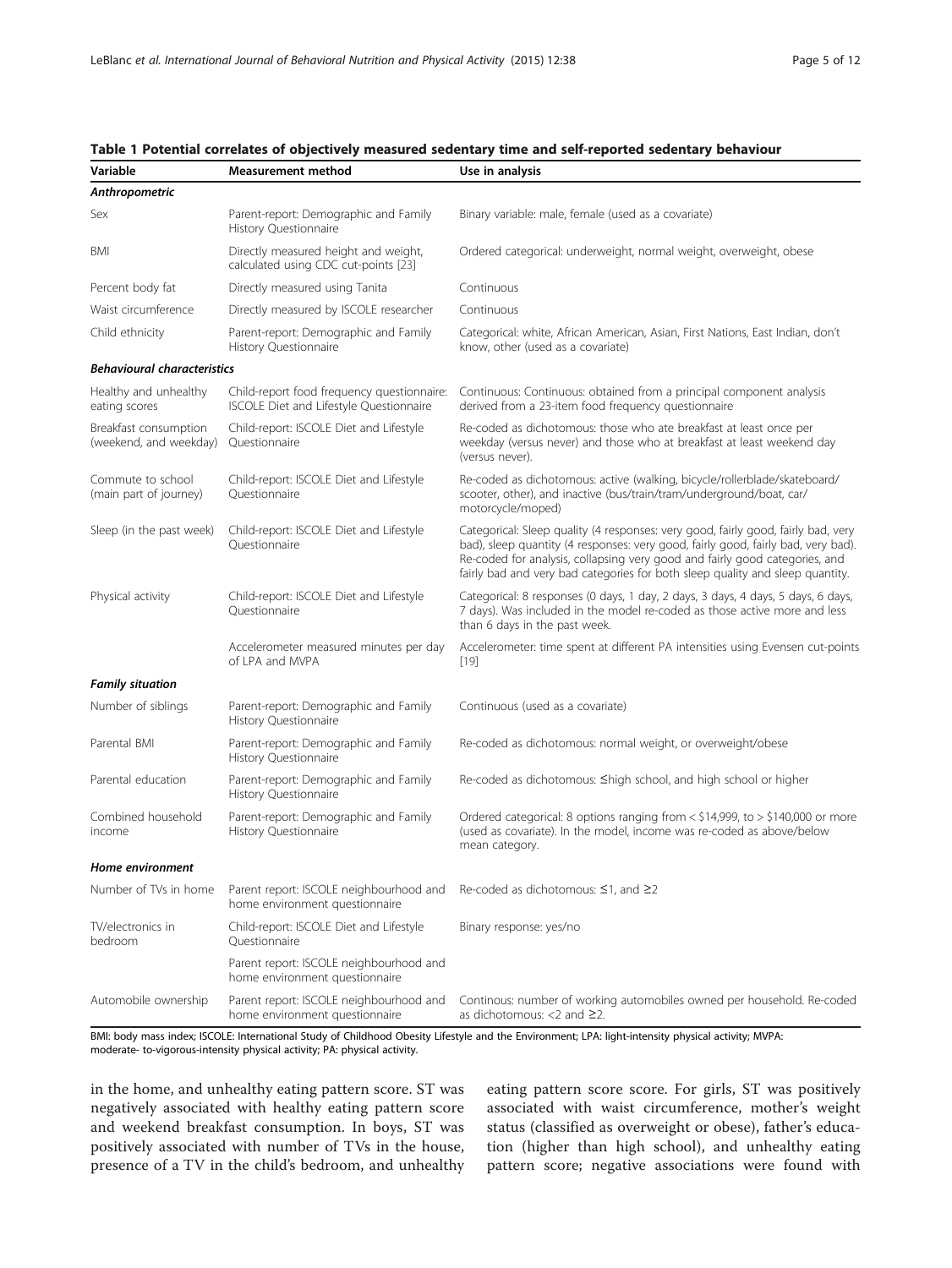#### <span id="page-5-0"></span>Table 2 Participant characteristics (mean (SD), unless otherwise noted)

|                                            | Total ( $n = 567$ ) | Boys $(n = 239)$ | Girls ( $n = 328$ ) |
|--------------------------------------------|---------------------|------------------|---------------------|
| <b>Child characteristics</b>               |                     |                  |                     |
| Age (years)                                | 10.0(0.4)           | 10.1(0.4)        | 10.0(0.4)           |
| Height (cm)                                | 143.8 (7.2)         | 143.6 (6.8)      | 143.9 (7.4)         |
| Weight (kg)                                | 38.1 (9.0)          | 38.3 (9.1)       | 37.9 (9.1)          |
| Percent body fat                           | 20.5(7.4)           | 18.7(7.2)        | $21.9(7.3)*$        |
| Waist circumference (cm)                   | 63.0 (8.4)          | 64.1 (8.8)       | 62.2 $(8.0)$ **     |
| BMI z-score                                | 0.20(1.02)          | 0.32(0.98)       | $0.11(1.04)$ ***    |
| Weight status (n,%)                        |                     |                  |                     |
| Underweight                                | 15 (2.7%)           | $2(0.8\%)$       | 13 (4.0%)           |
| Normal weight                              | 422 (74.7%)         | 177 (74.4%)      | 245 (74.9%)         |
| Overweight                                 | 68 (12.0%)          | 29 (12.2%)       | 39 (11.9%)          |
| Obese                                      | 60 (10.6%)          | 30 (12.6%)       | 30 (9.2%)           |
| Ethnicity (n,%)                            |                     |                  |                     |
| White/Caucasian                            | 373 (66.6%)         | 160 (68.1%)      | 213 (65.6%)         |
| African American                           | 15 (2.7%)           | 4 (1.7%)         | 11 (3.4%)           |
| Asian                                      | 57 (10.2%)          | 25 (10.6%)       | 32 (9.9%)           |
| <b>First Nations</b>                       | $2(0.4\%)$          | $1(0.4\%)$       | $1(0.3\%)$          |
| East Indian                                | 5 (0.9%)            | $1(0.4\%)$       | $4(1.2\%)$          |
| Do not know/other                          | 108 (19.3%)         | 11 (18.7%)       | 64 (19.6%)          |
| Physical activity (min/day)                |                     |                  |                     |
| <b>MVPA</b>                                | 58.7 (19.3)         | 67.1 (19.3)      | 52.7 (17.0)*        |
| Moderate                                   | 41.8 (12.1)         | 47.6 (11.7)      | 37.8 (10.7)*        |
| Light PA                                   | 304.8 (45.0)        | 310.1 (43.7)     | 301.1 (45.5)****    |
| Total SED (min/day)                        | 511.4 (63.1)        | 506.9 (66.0)     | 514.5 (60.9)        |
| Self-reported screen time score (hour/day) |                     |                  |                     |
| Total screen time                          | 2.8(1.8)            | 2.9(1.6)         | 2.7(1.9)            |
| TV                                         | 1.5(1.3)            | 1.5(1.1)         | 1.6(1.2)            |
| Video game/computer                        | 1.3(1.0)            | $1.4(1.0)^{*}$   | 1.1(1.0)            |
| Household income (n,%)                     |                     |                  |                     |
| Less than \$14,000                         | 16(3.0)             | 5(2.2)           | 11(3.5)             |
| \$15,000-59,999                            | 89 (16.4)           | 33 (14.4)        | 56 (17.7)           |
| \$60,000-139,999                           | 231 (42.4)          | 100 (43.7)       | 131 (39.4)          |
| \$140,000 and above                        | 209 (38.4)          | 91 (39.7)        | 118 (37.3)          |
| <b>Parental characteristics</b>            |                     |                  |                     |
| <b>Mother</b>                              |                     |                  |                     |
| Education                                  |                     |                  |                     |
| High school or less                        | 85 (15.3)           | 35 (15.1)        | 50 (15.4)           |
| Greater than high school                   | 473 (84.7)          | 198 (85.0)       | 275 (84.6)          |
| Self-reported BMI (kg/m <sup>2</sup> )     | 24.9 (5.2)          | 25.3 (5.6)       | 24.6 (4.9)          |
| Age (years)                                | 41.7(5.1)           | 41.5 (4.9)       | 41.9 (5.2)          |
| <b>Father</b>                              |                     |                  |                     |
| Education                                  |                     |                  |                     |
| High school or less                        | 102 (18.7)          | 40 (17.7)        | 56 (19.3)           |
| Greater than high school                   | 444 (81.3)          | 185 (82.3)       | 259 (80.7)          |
| Self-reported BMI (kg/m <sup>2</sup> )     | 26.8 (4.4)          | 26.7 (4.4)       | 26.8 (4.4)          |
| Age (years)                                | 44.1 (6.0)          | 44.4 (6.2)       | 43.8 (5.8)          |

BMI: body mass index; MVPA: moderate- to-vigorous-intensity physical activity; PA: physical activity; SED: accelerometer measured total daily sedentary time. Unpaired t-test \* p < 0.0001, \*\* p = 0.0069, \*\*\* p = 0.0175, \*\*\*\* p = 0.0245.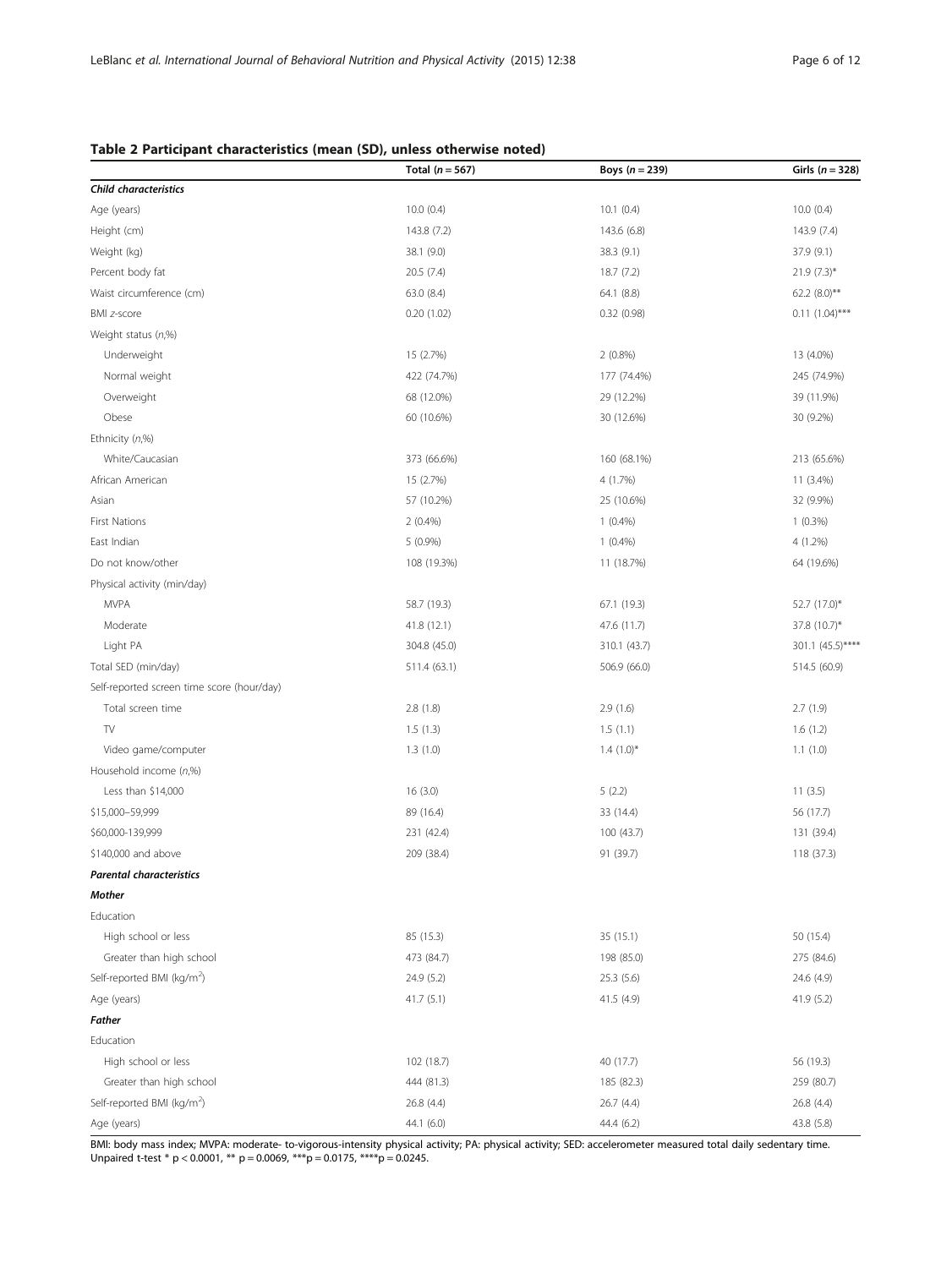|                                    | <b>Total</b>  |           |          | <b>Boys</b>   |           |         | Girls         |           |         |
|------------------------------------|---------------|-----------|----------|---------------|-----------|---------|---------------|-----------|---------|
| <b>Variables</b>                   | β-coefficient | <b>SE</b> | p-value  | β-coefficient | <b>SE</b> | p-value | β-coefficient | <b>SE</b> | p-value |
| Anthropometric <sup>b</sup>        |               |           |          |               |           |         |               |           |         |
| Percent body fat                   | 1.62          | 0.37      | < 0.0001 | 0.48          | 0.62      | 0.0172  | 1.57          | 0.48      | 0.0012  |
| Waist circumference                | 1.66          | 0.31      | < 0.0001 | 1.50          | 0.47      | 0.0017  | 1.64          | 0.43      | 0.0001  |
| BMI z-score                        | 7.61          | 2.63      | 0.0039   | 7.00          | 4.42      | 0.1147  | 6.93          | 3.30      | 0.0366  |
| <b>Behavioural characteristics</b> |               |           |          |               |           |         |               |           |         |
| Unhealthy eating score             | $-6.08$       | 2.87      | 0.0347   | $-5.33$       | 3.70      | 0.1507  | $-8.38$       | 4.12      | 0.0830  |
| Healthy eating score               | $-2.47$       | 2.71      | 0.3627   | $-3.33$       | 4.43      | 0.4527  | 0.25          | 3.51      | 0.9429  |
| Weekday breakfast consumption      | 30.42         | 18.15     | 0.0949   | $-10.07$      | 43.28     | 0.8162  | 35.95         | 20.00     | 0.0727  |
| Weekend breakfast consumption      | 33.34         | 20.36     | 0.1022   | 27.49         | 33.10     | 0.4073  | 40.10         | 26.72     | 0.1346  |
| Commute to school                  | 0.25          | 6.43      | 0.9688   | $-1.87$       | 9.75      | 0.8482  | $-0.21$       | 8.55      | 0.9850  |
| Sleep quality                      | 9.42          | 10.00     | 0.3467   | 8.37          | 17.54     | 0.6339  | 13.15         | 12.36     | 0.2883  |
| Sleep quantity                     | 26.04         | 9.31      | 0.0053   | 30.12         | 14.28     | 0.0361  | 27.99         | 12.81     | 0.0296  |
| Self-reported PA                   | 8.00          | 5.69      | 0.1620   | 1.27          | 9.08      | 0.8889  | 12.72         | 7.50      | 0.0907  |
| <b>Family situation</b>            |               |           |          |               |           |         |               |           |         |
| Mother weight status               | $-2.99$       | 6.02      | 0.6197   | $-2.47$       | 9.52      | 0.7955  | $-3.33$       | 7.86      | 0.6726  |
| Father weight status               | $-1.43$       | 5.57      | 0.7968   | $-5.29$       | 8.88      | 0.5524  | $-0.23$       | 7.18      | 0.9747  |
| Mother education                   | $-1.06$       | 8.07      | 0.8961   | $-4.18$       | 13.22     | 0.7525  | 2.53          | 10.10     | 0.8028  |
| Father education                   | $-4.66$       | 7.24      | 0.5202   | $-10.83$      | 11.65     | 0.3535  | 1.14          | 9.28      | 0.9025  |
| Household income                   | $-5.33$       | 5.75      | 0.3569   | $-12.46$      | 8.98      | 0.1670  | $-2.14$       | 7.55      | 0.7773  |
| Home environment                   |               |           |          |               |           |         |               |           |         |
| # of TV's in home                  | 16.24         | 6.17      | 0.0087   | 20.26         | 9.91      | 0.0422  | 13.89         | 7.95      | 0.0816  |
| TV in bedroom                      | $-8.05$       | 7.62      | 0.2916   | $-25.45$      | 12.25     | 0.0390  | 4.09          | 9.77      | 0.6761  |
| Automobiles in the home            | 12.19         | 10.93     | 0.2653   | $-8.18$       | 18.18     | 0.6531  | 27.21         | 13.99     | 0.0528  |

#### <span id="page-6-0"></span>Table 3 Univariate correlates of total sedentary time<sup>a</sup>

<sup>a</sup>Multi-level general linear model controlling for sex, and ethnicity with school as a random effect, unstandardized beta coefficients are presented. <sup>b</sup>ISCOLE used a variety of measures to assess adiposity, all of which were significant in univariate analyses. To build the final models, stepwise addition was used to determine which measure of adiposity provided the closest fit for the data. Akaike information criterion, Bayesian information criterion, and level of significance were used to determine model fit. Waist circumference alone provided the best fit.

PA: physical activity; SE: Standard Error; TV: television.

NOTE: bolded data indicates significance (p<0.10).

healthy eating pattern score and weekend breakfast consumption

#### **Discussion**

This study aimed to identify correlates of accelerometer measured SED and self-reported ST in 10 year-old Canadian children. In the total sample, common correlates of SED and ST included waist circumference (positive association) and number of TVs in the home (positive association). In the total sample, increased SED was also associated with poor sleep quantity. We identified a greater number of correlates of ST than for SED. Specifically, correlates of ST in the total sample also included mother's weight status (negative association), father's education (positive association), unhealthy eating pattern score (positive association), healthy eating pattern score (negative association), and weekend breakfast consumption (negative association). Correlates identified here are

similar to those identified in previous studies [\[11\]](#page-10-0). However, this is one of few studies to identify correlates of both SED and ST in the same population, and the first to examine this in a sample of Canadian children. This information can be used to help inform public health strategies and messages. Specifically, results from this work suggest that to reduce both SED and ST, public health messages (and interventions) focus on healthy weights, and reducing the number of TVs present in the house.

A positive association between waist circumference, and both SED and ST is consistent with previous work in boys and girls [\[27\]](#page-10-0), and in both younger [\[27](#page-10-0)] and older [[28](#page-10-0)] children. Although the cross-sectional nature of ISCOLE cannot provide information on causality, findings from a previous study show that fat mass is a significant predictor of sedentary time, but sedentary time is not a predictor of fat mass in children of the same age [\[29\]](#page-10-0). This is consistent with numerous other studies that have shown a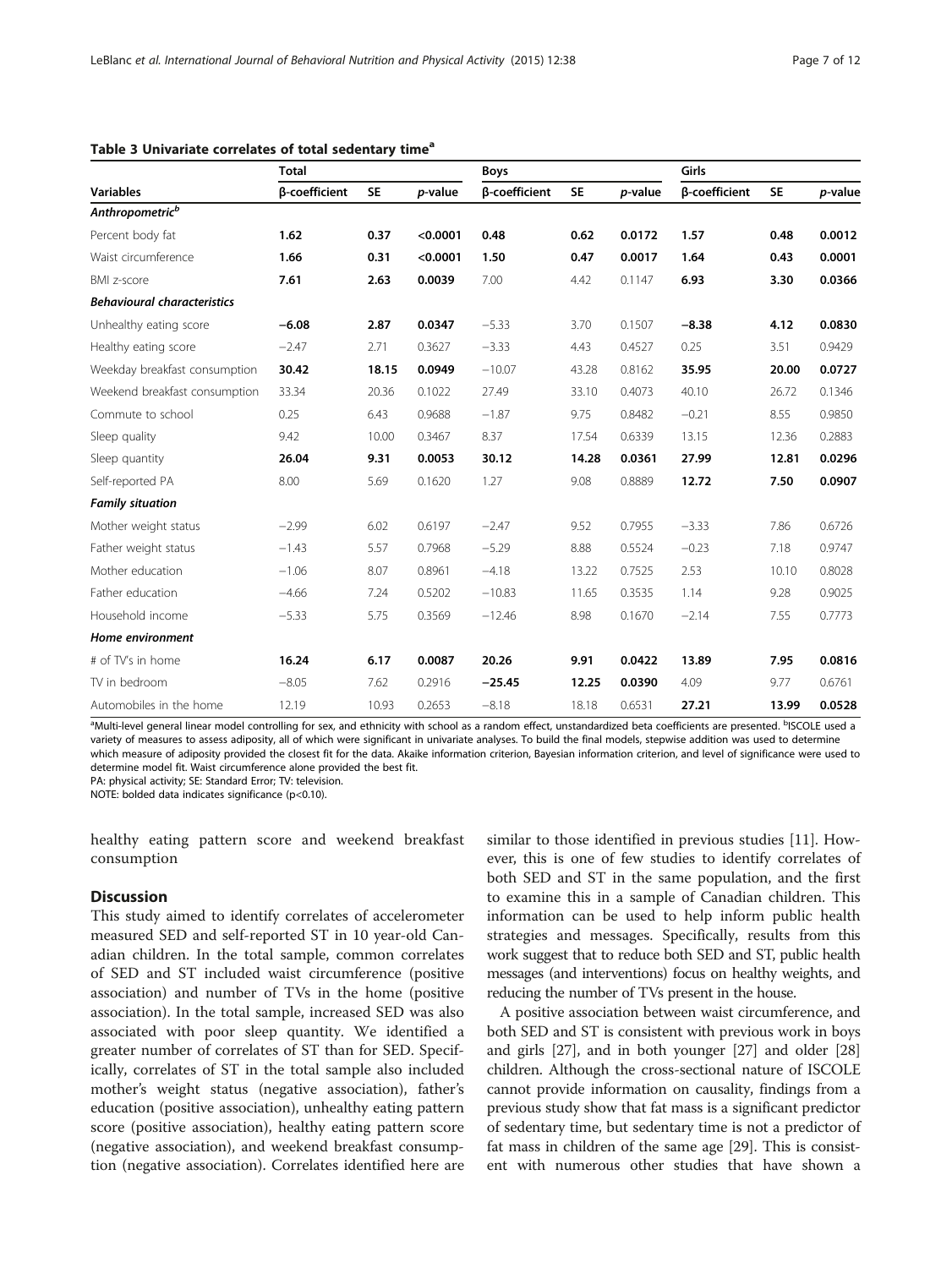|                                    | <b>Total</b>         |           |          | <b>Boys</b>          |           |                 | Girls                |           |           |
|------------------------------------|----------------------|-----------|----------|----------------------|-----------|-----------------|----------------------|-----------|-----------|
| <b>Variables</b>                   | <b>B-coefficient</b> | <b>SE</b> | p-value  | <b>B-coefficient</b> | <b>SE</b> | <i>p</i> -value | <b>ß-coefficient</b> | <b>SE</b> | p-value   |
| Anthropometric <sup>b</sup>        |                      |           |          |                      |           |                 |                      |           |           |
| Percent body fat                   | 0.01                 | 0.00      | 0.0118   | 0.01                 | 0.01      | 0.0677          | 0.01                 | 0.01      | 0.0329    |
| Waist circumference                | 0.01                 | 0.00      | 0.0010   | 0.01                 | 0.00      | 0.0325          | 0.01                 | 0.01      | 0.0045    |
| BMI z-score                        | 0.07                 | 0.03      | 0.0085   | 0.07                 | 0.04      | 0.0930          | 0.09                 | 0.04      | 0.0167    |
| <b>Behavioural characteristics</b> |                      |           |          |                      |           |                 |                      |           |           |
| Unhealthy eating score             | 0.13                 | 0.03      | < 0.0001 | 0.08                 | 0.03      | 0.0248          | 0.26                 | 0.05      | < 0.0001  |
| Healthy eating score               | $-0.11$              | 0.03      | < 0.0001 | 0.07                 | 0.03      | 0.0248          | 0.26                 | 0.05      | < 0.0001  |
| Weekday breakfast consumption      | 0.07                 | 0.18      | 0.7118   | $-0.21$              | 0.41      | 0.6117          | $-0.12$              | 0.21      | 0.5883    |
| Weekend breakfast consumption      | $-0.45$              | 0.20      | 0.0250   | $-0.09$              | 0.27      | 0.7545          | $-0.66$              | 0.30      | 0.0257    |
| Commute to school                  | $-0.09$              | 0.06      | 0.1634   | $-0.02$              | 0.09      | 0.8381          | $-0.14$              | 0.09      | $-0.1384$ |
| Sleep quality                      | 0.09                 | 0.10      | 0.3687   | 0.31                 | 0.14      | 0.0309          | $-0.05$              | 0.13      | 0.6803    |
| Sleep quantity                     | 0.15                 | 0.09      | 0.1055   | 0.25                 | 0.13      | 0.0507          | 0.08                 | 0.14      | 0.5728    |
| Self-report PA                     | 0.13                 | 0.06      | 0.0213   | 0.17                 | 0.08      | 0.0427          | 0.11                 | 0.08      | 0.1880    |
| <b>Family situation</b>            |                      |           |          |                      |           |                 |                      |           |           |
| Mother weight status               | 0.19                 | 0.06      | 0.0011   | 0.10                 | 0.08      | 0.2612          | 0.29                 | 0.08      | 0.0005    |
| Father weight status               | 0.09                 | 0.06      | 0.1001   | 0.11                 | 0.08      | 0.1678          | 0.10                 | 0.08      | 0.2157    |
| Mother education                   | $-0.15$              | 0.08      | 0.0596   | $-0.24$              | 0.08      | 0.2731          | $-0.19$              | 0.11      | 0.0837    |
| Father education                   | $-0.35$              | 0.07      | < 0.0001 | $-0.21$              | 0.11      | 0.0459          | $-0.47$              | 0.10      | < 0.0001  |
| Household income                   | $-0.19$              | 0.06      | 0.0012   | $-0.24$              | 0.08      | 0.0038          | $-0.20$              | 0.08      | 0.0144    |
| Home environment                   |                      |           |          |                      |           |                 |                      |           |           |
| # of TV's in home                  | 0.15                 | 0.06      | 0.0153   | 0.24                 | 0.09      | 0.0090          | 0.11                 | 0.09      | 0.2041    |
| TV in bedroom                      | $-0.32$              | 0.07      | < 0.0001 | $-0.28$              | 0.11      | 0.0093          | $-0.39$              | 0.10      | 0.0002    |
| Automobiles in home                | $-0.00$              | 0.12      | 0.9684   | 0.07                 | 0.17      | 0.6630          | $-0.08$              | 0.15      | 0.5696    |

#### <span id="page-7-0"></span>Table 4 Univariate correlates of self-reported screen time<sup>a</sup>

<sup>a</sup>Multi-level general linear model controlling for sex, and ethnicity with school as a random effect, unstandardized beta coefficients are presented. <sup>b</sup>ISCOLE used a variety of measures to assess adiposity, all of which were significant in univariate analyses. To build the final models, stepwise addition was used to determine which measure of adiposity provided the closest fit for the data. Akaike information criterion, Bayesian information criterion, and level of significance were used to determine model fit. Waist circumference alone provided the best fit.

PA: physical activity; SE: Standard Error; TV: television.

NOTE: bolded data indicates significance (p<0.10).

significant relationship between higher weight status/adiposity and higher levels of sedentarism in children and in adults [\[4,30\]](#page-10-0). Recent work in adults has shown that individuals with high accelerometer measured SED, and individuals with high self-reported ST are more likely to have metabolic syndrome compared to those in the lower SED and ST groups [[31](#page-10-0)]. We also saw that mother's weight status (being overweight or obese) was a predictor for higher ST in girls, but not boys (p < 0.0001, data not shown).

Our work showed a significant relationship between unhealthy/healthy eating pattern scores and ST, but not with SED. This may be partly due to increased energy intake, primarily through energy dense snacking, while watching TV [[32](#page-10-0)]. Previous work has shown that both boys and girls who report high levels of reading or homework consume significantly less percent of energy from fat that those who reported low levels of reading or homework [[33\]](#page-10-0). Consistent with previous work

[[33,34](#page-10-0)], we showed that higher scores unhealthy eating pattern (i.e., a more unhealthy diet) and lower scores for healthy eating pattern (i.e., a *more* healthy diet) are correlates of ST for boys and girls. Previous research from Utter et al. showed that girls and boys who reported the highest screen time consumed 300–400 calories more per day than those who reported the lowest screen time [[33\]](#page-10-0). Although we are unable to comment on the quantity (i.e., number of calories) of energy intake, the association of ST with consumption of energy-dense foods, such as soft drinks, fried food, and unhealthy snacks, is consistent with current results, as well as other work using the ISCOLE Canada dataset [[35](#page-10-0)].

For SED, potential correlates (except weight status and healthy/unhealthy diet scores) were re-coded as dichotomous variables. The advantage of this approach was that all variables were on approximately the same scale, so that the strength of the association of each correlate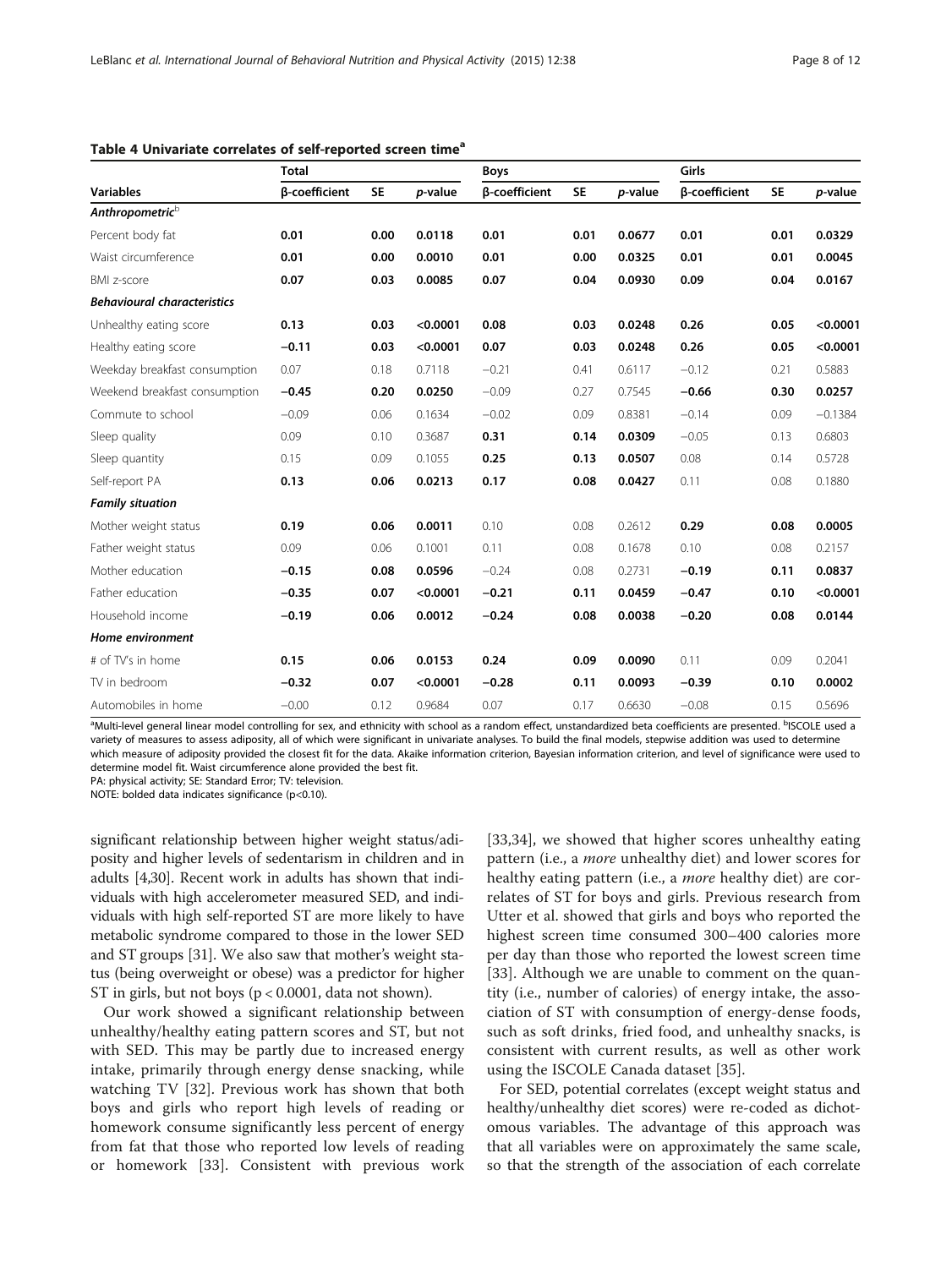|                                                   | Total         |                |                          | Boys                     |                          |                          | Girls                    |                          |                          |
|---------------------------------------------------|---------------|----------------|--------------------------|--------------------------|--------------------------|--------------------------|--------------------------|--------------------------|--------------------------|
| <b>Variables</b>                                  | β-coefficient | Standard error | <i>p</i> -value          | β-coefficient            | Standard error           | <i>p</i> -value          | β-coefficient            | Standard error           | <i>p</i> -value          |
| Final model for total $\mathsf{SED}^{\mathsf{a}}$ |               |                |                          |                          |                          |                          |                          |                          |                          |
| Waist circumference                               | 1.54          | 0.31           | < 0.0001                 | 1.38                     | 0.48                     | 0.0047                   | 1.60                     | 0.43                     | 0.0002                   |
| # TVs in home                                     | 14.50         | 6.16           | 0.0190                   | 25.33                    | 9.75                     | 0.0101                   | $\overline{\phantom{a}}$ | $\overline{\phantom{0}}$ |                          |
| Automobiles in home                               |               | $\sim$         | $\overline{\phantom{a}}$ | ٠                        | $\sim$                   | $\sim$                   | 33.64                    | 14.66                    | 0.0225                   |
| Unhealthy diet score                              | $-2.49$       | 2.69           | 0.3551                   | $-1.75$                  | 4.39                     | 0.6899                   | $-1.02$                  | 3.56                     | 0.7752                   |
| Sleep quantity                                    | 22.29         | 9.16           | 0.0156                   | 30.48                    | 13.98                    | 0.0305                   | 18.47                    | 12.65                    | 0.1455                   |
| Final model for ST <sup>a</sup>                   |               |                |                          |                          |                          |                          |                          |                          |                          |
| Waist circumference                               | 0.01          | 0.00           | 0.0182                   | $\overline{\phantom{a}}$ | $\overline{\phantom{0}}$ | $\overline{\phantom{a}}$ | 0.01                     | 0.01                     | 0.0257                   |
| Mother weight status                              | $-0.10$       | 0.08           | 0.0272                   | $\overline{\phantom{a}}$ | $\overline{\phantom{a}}$ | $\overline{\phantom{a}}$ | $-0.17$                  | 0.08                     | 0.0272                   |
| Father education                                  | 0.02          | 0.07           | 0.0062                   | $\overline{\phantom{a}}$ | $\overline{\phantom{a}}$ | $\overline{\phantom{a}}$ | 0.32                     | 0.09                     | 0.0009                   |
| # TVs in home                                     | 0.13          | 0.06           | 0.0461                   | 0.20                     | 0.09                     | 0.0260                   | $\overline{\phantom{m}}$ | ٠                        | $\overline{\phantom{a}}$ |
| TV in bedroom                                     | $-0.14$       | 0.08           | 0.0793                   | $-0.29$                  | 0.12                     | 0.0146                   | $-0.09$                  | 0.10                     | 0.3680                   |
| Unhealthy eating score                            | 0.13          | 0.03           | < 0.0001                 | 0.07                     | 0.03                     | 0.0310                   | 0.21                     | 0.05                     | < 0.0001                 |
| Healthy eating score                              | $-0.10$       | 0.03           | 0.0001                   | $\overline{\phantom{a}}$ | $\overline{\phantom{a}}$ | $\overline{\phantom{a}}$ | $-0.10$                  | 0.04                     | 0.0059                   |
| Weekend breakfast consumption                     | $-0.77$       | 0.20           | < 0.0001                 | $\overline{\phantom{a}}$ |                          |                          | $-0.93$                  | 0.30                     | 0.0021                   |

#### <span id="page-8-0"></span>Table 5 Socio-ecological domains and final model for correlates of accelerometer measured SED and self-reported ST

a<br>Multilevel general linear model including all significant variables from the full model, controlling for sex, ethnicity, household income, and number of siblings with school as a random effect. PA: physical activity; TV: television.

NOTE: bolded data indicates significance (p<0.05).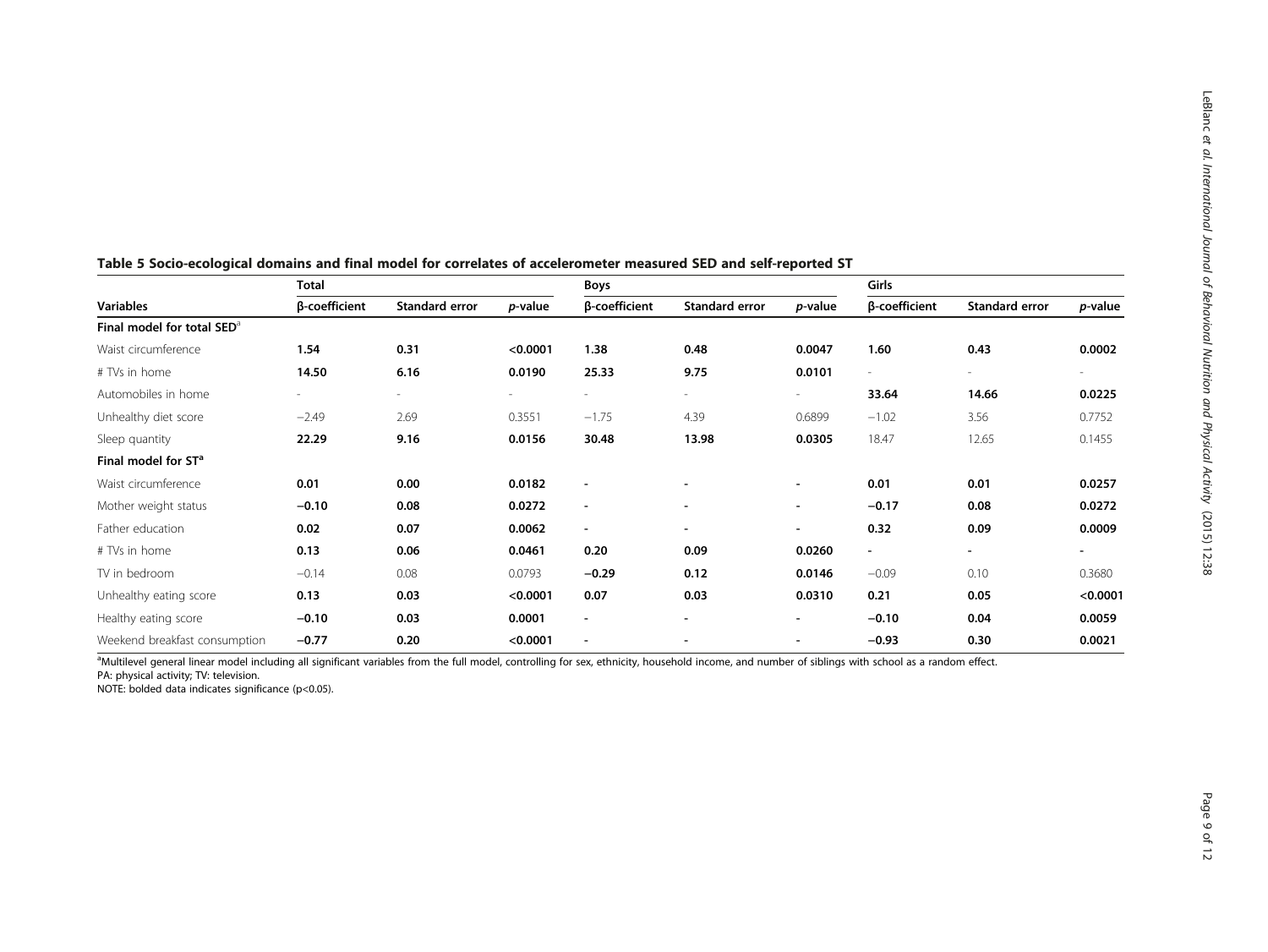could be examined, and interpreted as a proportional increase in the outcome variable (e.g., a unit increase in the beta coefficient for a correlate of SED, represented an approximate increase of one minute per day of SED) (Table [5\)](#page-8-0). This information can help inform public health interventions to reduce SED. Poor self-reported sleep quantity represented an approximate increase of 22.3 minutes of SED per day, and having more TVs in the home represented an approximate increase in 14.5 minutes of SED per day. Because ST was measured as a score, instead of hours per day, it could not be interpreted the same way, but strength of association can still examined. Not eating breakfast on the weekends and having two or more TVs in the house was associated with the largest increase in ST score.

Self-reported number of days being physically active for greater than 60 minutes was not a correlate of SED or ST. To understand the significance of this finding, we re-ran the models to include accelerometer-derived variables (intensities as well as average counts per minute) instead of the self-report physical activity (data not shown). When included, LPA, MVPA, and total accelerometer activity counts were all found to be significant correlates of SED, but not for ST. This was true when including the movement variables by themselves, or when including combinations of different intensity levels. There is debate as to whether to include more than one movement variable in the same model because although they may not be highly correlated (i.e., no issues with multicollinearity), they are also dependent on each other since they are derived from the same measurement device (i.e. proportional error). Including accelerometer-derived activity variables can also mask variance that could be attributed to other potential correlates.

Consistent with previous work, we found that selfreported ST explained only a small portion (approximately 33%) of accelerometer measured SED [[10\]](#page-10-0). ST did have an upper limit of 10 hours per day (5 hours of TV viewing and 5 hours of video/computer games) but few participants reported >5 hours of TV per day (3% and 9% on weekdays and weekend days, respectively) or >5 hours of computer/video games per day (1% and 6% on weekdays and weekend days, respectively). While accelerometers are able to provide accurate information on activity for the whole day, they are not able to detect the difference between some activities (e.g., standing still versus sitting still), and are not able to provide any context for the behaviour (e.g., reading versus watching TV) [[36](#page-11-0)]. This suggests that there is a large proportion of daily SED that is unaccounted for by measuring ST alone. Future work should aim to understand correlates, and related health effects (both positive and negative) of other, non-screen based sedentary behaviours (e.g., reading a book, passive transportation).

Future work should also aim to understand how technology influences the use of electronic devices in daily life. This is important for health care providers when planning public health strategies to reduce SED and ST, and for sedentary behaviour researchers when defining SED and ST. For example, with the advent of smart phones, and tablet computers, sedentary multi-tasking is common; a child is able to watch TV, play on the computer, and use a smart phone at the same time. Further, a device can be multi-purpose (e.g., can be used as TV, video game, book, musical instrument, computer, etc.). We know very little about how this affects healthy growth and development. Future work needs to better understand possible associations (negative or positive) with both screen- and nonscreen based behaviours to help inform public health messages.

This paper has both strengths and limitations. Accelerometers have been shown to be a valid tool to measure activity of all levels of intensity. However, it is wellunderstood that a hip-placed monitor is less effective in distinguishing sedentary postures, like lying or sitting, from other very light intensity activities performed while standing; further, accelerometers cannot accurately capture upper body movements, cycling, or activities when the monitor is removed. For ISCOLE, algorithms were used to distinguish sleep from SED. The algorithms have been validated and published [\[37](#page-11-0)], and accelerometer cut points for SED have high sensitivity [[19\]](#page-10-0), but there is always the possibility of misclassification. Many potential correlates of SED and ST were based on child- or parent-report, which is subject to either over- or under-reporting. It is also possible that these correlates are unique to Canadian children in the current study, and caution should be used when generalizing these results to other populations. Further, it would have been beneficial to include additional potential correlates related to the family environment (e.g., parenting rules and restrictions relating to ST, parental ST habits) [[38](#page-11-0)]. Finally, causality of correlates identified here cannot be determined from cross-sectional data and future studies using a longitudinal design will be needed to address this issue.

#### Conclusion

This study aimed to identify correlates of objectively measured total SED and self-reported ST in Canadian children. For both SED and ST, some of the correlates we identified are easily modifiable (e.g., reducing the number of TVs present in the home), while others may require more intense behavioural interventions (e.g., reducing waist circumference). Overall, we were able to identify a wider variety of correlates of ST than of SED. Future work should examine the relationship between a range of sedentary behaviours, including non-screen based pursuits, across a more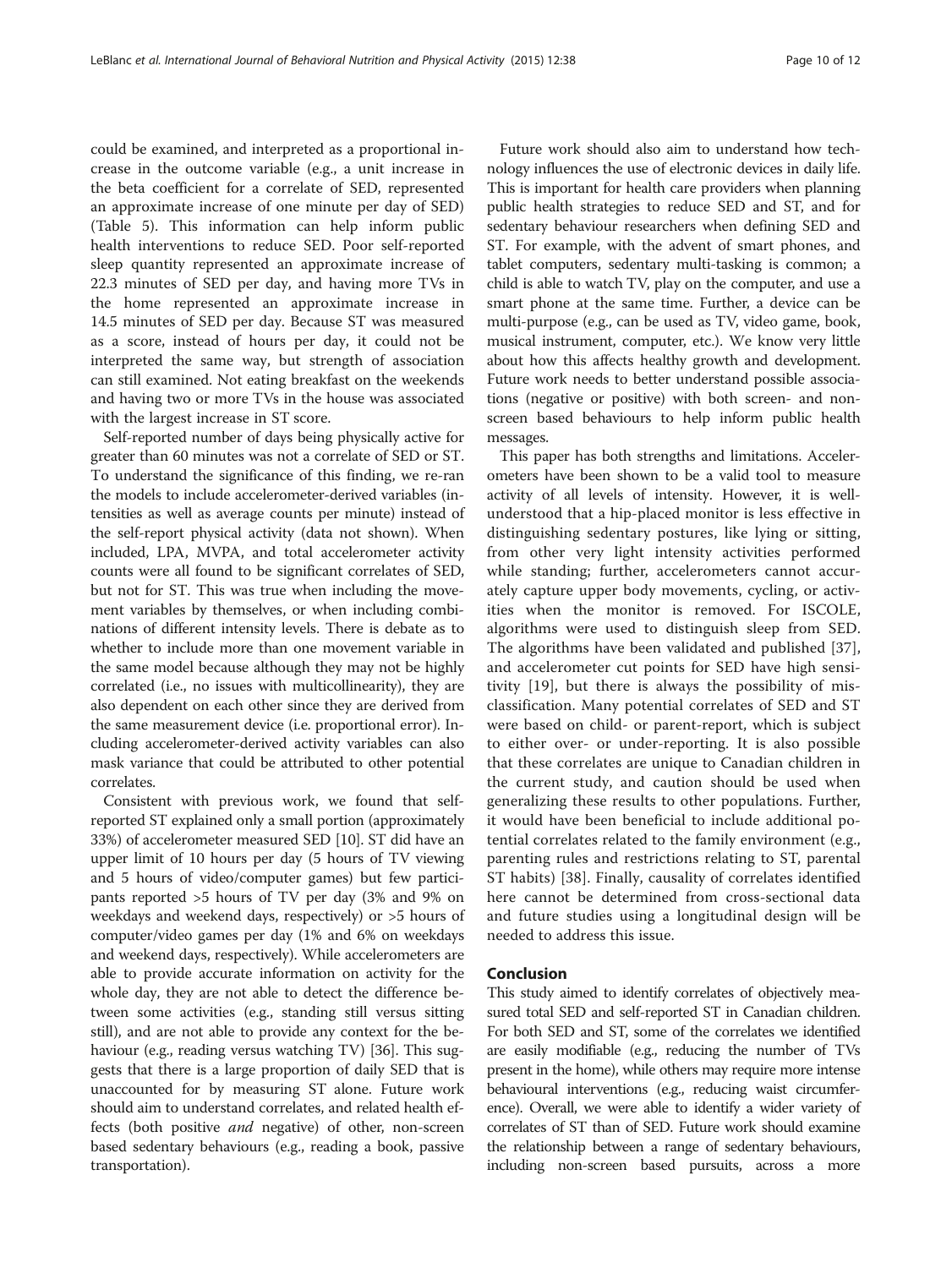#### <span id="page-10-0"></span>geographically and culturally distinct population to inform public health strategies and messages.

#### Abbreviations

BMI: Body mass index; LPA: Light-intensity physical activity; MVPA: Moderate- to vigorous-intensity physical activity; PA: Physical activity; SED: Accelerometer measured total sedentary time; ST: Self-report screen time; TV: Television.

#### Competing interests

The authors declare they have no competing interests; ISCOLE was funded by the Coca-Cola Company. The funder had no role in study design, data collection and analysis, decision to publish or preparation of this manuscript.

#### Authors' contributions

AGL, MST, STB, and JPC conceived of, and designed the study. AGL and STB planned and preformed the analysis. All authors participated in the interpretation of analysis. AGL drafted the manuscript. All authors critically revised the manuscript and approved of it in its final form.

#### Acknowledgements

We thank Priscilla Belanger, Claire Francis, Jessica McNeil, Hadiza Amedu-Ode and Nina Azoug-Boneault for their role in data collection for the Canadian site of ISCOLE, and the Coordinating Center of ISCOLE in Baton Rouge, Louisiana, specifically Drs Peter Katzmarzyk and Timothy Church. We also thank the study participants along with their parents, teachers and school principals for their involvement in the study.

#### Author details

<sup>1</sup> Healthy Active Living and Obesity Research Group, Children's Hospital of Eastern Ontario Research Institute, 401 Smyth Road, Ottawa, Ontario K1H 8 L1, Canada. <sup>2</sup>Population Health, Faculty of Graduate and Postdoctoral Studies, University of Ottawa, Ottawa, Ontario, Canada. <sup>3</sup>Pennington Biomedical Research Center, Baton Rouge, Louisiana, US. <sup>4</sup> Department of Pediatrics, Faculty of Medicine, University of Ottawa, Ottawa, Ontario, Canada. <sup>5</sup>School of Human Kinetics, Faculty of Health Sciences, University of Ottawa, Ottawa, Ontario, Canada.

## Received: 8 September 2014 Accepted: 2 March 2015<br>Published online: 18 March 2015

#### References

- 1. Sedentary Behaviour Research Networ. Letter to the Editor: Standardized use of the terms "sedentary" and "sedentary behaviours.". Appl Physiol Nutr Metab. 2012;37:540–2.
- 2. Tremblay MS, Colley RC, Saunders TJ, Healy GN, Owen N. Physiological and health implications of a sedentary lifestyle. Appl Physiol Nutr Metab. 2010;35:725–40.
- 3. Tremblay MS, LeBlanc AG, Janssen I, Kho ME, Hicks A, Murumets K, et al. Canadian Sedentary Behaviour Guidelines for Children and Youth. Appl Physiol Nutr Metab. 2011;36:59–64.
- 4. Tremblay MS, LeBlanc AG, Kho ME, Saunders TJ, Larouche R, Colley RC, et al. Systematic review of sedentary behaviour and health indicators in school-aged children and youth. Int J Behav Nutr Phys Act. 2011;8:98.
- 5. Wilmot EG, Edwardson CL, Achana FA, Davies MJ, Gorely T, Gray LJ et al. Sedentary time in adults and the association with diabetes, cardiovascular disease and death: systematic review and meta-analysis. Diabetol Clin Exp Diabetes Metab. 2012.
- 6. Healy GN, Dunstan DW, Salmon J, Cerin E, Shaw JE, Zimmet PZ, et al. Breaks in Sedentary Time Beneficial associations with metabolic risk. Diabetes Care. 2008;31:661–6.
- 7. Healy GN, Matthews CE, Dunstan DW, Winkler EAH, Owen N. Sedentary time and cardio-metabolic biomarkers in US adults: NHANES 2003–06. Eur Heart J. 2011;32:590–7.
- 8. Saunders TJ, Chaput J-P, Goldfield GS, Colley RC, Kenny GP, Doucet E, et al. Prolonged sitting and markers of cardiometabolic disease risk in children and youth: a randomized crossover study. Metabolism. 2013;62:1423–8.
- 9. Colley RC, Garriguet D, Janssen I, Wong SL, Saunders TJ, Carson V, et al. The association between accelerometer-measured patterns of sedentary time and health risk in children and youth: results from the Canadian Health Measures Survey. BMC Public Health. 2013;13:200.
- 10. Biddle SJH, Gorely T, Marshall SJ. Is television viewing a suitable marker of sedentary behavior in young people? Ann Behav Med. 2009;38:147–53.
- 11. Temmel CSD, Rhodes R. Correlates of Sedentary Behaviour in Children and Adolescents Aged 7–18: A Systematic Review. Health Fit J Can. 2013;6:119–99.
- 12. Brodersen NH, Steptoe A, Williamson S, Wardle J. Sociodemographic, developmental, environmental, and psychological correlates of physical activity and sedentary behavior at age 11 to 12. Ann Behav Med. 2005;29:2–11.
- 13. Van Der Horst K, Paw MJ CA, Twisk JWR, Van Mechelen W. A brief review on correlates of physical activity and sedentariness in youth. Med Sci Sports Exerc. 2007;39:1241–50.
- 14. van Sluijs EMF, Page A, Ommundsen Y, Griffin SJ. Behavioural and social correlates of sedentary time in young people. Br J Sports Med. 2010;44:747–55.
- 15. Owen N, Sugiyama T, Eakin EE, Gardiner PA, Tremblay MS, Sallis JF. Adults' sedentary behavior: determinants and interventions. Am J Prev Med. 2011;41:189–96.
- 16. Katzmarzyk PT, Barreira TV, Broyles ST, Champagne CM, Chaput J-P, Fogelholm M, et al. The International Study of Childhood Obesity, Lifestyle and the Environment (ISCOLE): design and methods. BMC Public Health. 2013;13:900.
- 17. Trost SG, Loprinzi PD, Moore R, Pfeiffer KA. Comparison of accelerometer cut points for predicting activity intensity in youth. Med Sci Sports Exerc. 2011;43:1360–8.
- 18. Colley RC, Connor Gorber S, Tremblay MS. Quality control and data reduction procedures for accelerometry-derived measures of physical activity. Health Rep. 2010;21:63–9.
- 19. Evenson KR, Catellier DJ, Gill K, Ondrak KS, McMurray RG. Calibration of two objective measures of physical activity for children. J Sports Sci. 2008;26:1557–65.
- 20. U.S. Centers for Disease Control and Prevention. Youth Risk Behavior Surveillance System (YRBSS). 2012. Available at: [http://www.cdc.gov/](http://www.cdc.gov/HealthyYouth/yrbs/) [HealthyYouth/yrbs/.](http://www.cdc.gov/HealthyYouth/yrbs/)
- 21. Hardy LL, Hills AP, Timperio A, Cliff D, Lubans D, Morgan PJ, et al. A hitchhiker's guide to assessing sedentary behaviour among young people: Deciding what method to use. J Sci Med Sport. 2013;16:28–35.
- 22. Barreira TV, Staiano AE, Katzmarzyk PT. Validity assessment of a portable bioimpedance scale to estimate body fat percentage in White and African– American children and adolescents. Pediatr Obes. 2013;8:e29–32.
- 23. Cenre for Disease Control and Prevention. Assessing Your Weight: Children's BMI Tool for School. [Healthy Weight: It's Not a Diet, It's a Lifestyle]. 2014.
- 24. Currie C, Nic Gabhainn S, Godeau E, Roberts C, Smith R, Currie D, et al. Inequalities in Children's Health: HBSC International Report from the 2005/ 2006 Survey. Geneva: World Health Organization; 2008.
- 25. Kenward MG, Roger JH. Small Sample Inference for Fixed Effects from Restricted Maximum Likelihood. Biometrics. 1997;53:983.
- 26. Craney TA, Surles JG. Model-dependent variance inflation factor cutoff values. Qual Eng. 2002;14:391.
- 27. Byun W, Dowda M, Pate RR. Correlates of objectively measured sedentary behavior in US preschool children. Pediatrics. 2011;128:937–45.
- 28. Gorely T. Couch kids: Correlates of television viewing among youth. Int J Behav Med. 2004;11:152–63.
- 29. Hjorth MF, Chaput J-P, Ritz C, Dalskov S-M, Andersen R, Astrup A, et al. Fatness predicts decreased physical activity and increased sedentary time, but not vice versa: support from a longitudinal study in 8- to 11-year-old children. Int J Obes. 2014;38:959–65.
- 30. Saunders TJ, Larouche R, Colley RC, Tremblay MS. Acute sedentary behaviour and markers of cardiometabolic risk: a systematic review of intervention studies. J Nutr Metab. 2012;2012:712435.
- 31. Saleh D, Janssen I. Interrelationships among sedentary time, sleep duration, and the metabolic syndrome in adults. BMC Public Health. 2014;14:666.
- 32. Thivel D, Tremblay MS, Chaput J-P. Modern sedentary behaviors favor energy consumption in children and adolescents. Curr Obes Rep. 2013;2:50–7.
- 33. Utter J, Neumark-Sztainer D, Jeffery R, Story M. Couch potatoes or french fries: are sedentary behaviors associated with body mass index, physical activity, and dietary behaviors among adolescents? J Am Diet Assoc. 2003;103:1298–305.
- 34. Pearson N, Biddle SJH. Sedentary behavior and dietary intake in children, adolescents, and adults: a systematic review. Am J Prev Med. 2011;41:178–88.
- 35. Borghese MM, Tremblay MS, Leduc G, Boyer C, Bélanger P, LeBlanc AG, et al. Independent and combined associations of total sedentary time and television viewing time with food intake patterns of 9- to 11-year-old Canadian children. Appl Physiol Nutr Metab. 2014:1–7.